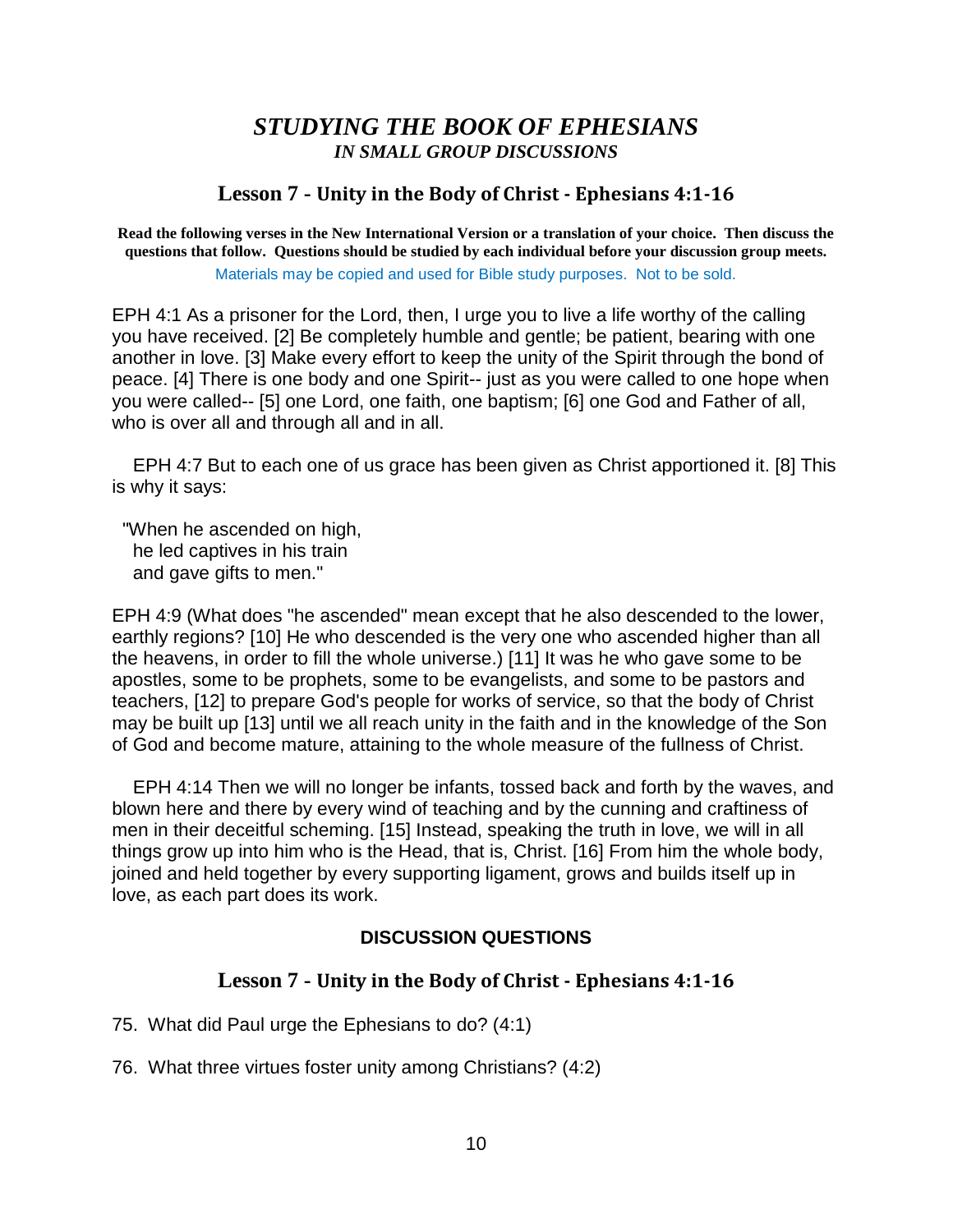- 77. How should Christians conduct themselves toward each other? Why? (4:2-6)
- 78. What are the seven elements of Christian unity? (4:4-6)
- 79. How is Christian unity related to the nature of God? (4:4-6)
- 80. How are we enabled to live at peace with each other? (4:7)
- 81. Who gives grace to each believer? (4:7)
- 82. How did Paul confirm God's giving of gifts? (4:8)

83. What commentary did Paul make on the Old Testament passage he quoted? Why? (4:9-11)

- 84. With what kind of people does God fill the church? (4:11)
- 85. What is the purpose of spiritual gifts? (4:12-13)
- 86. What results from gifted believers equipping the church? (4:14-16)

## **Lesson 8 - Living as Children of Light - Ephesians 4:17-32**

EPH 4:17 So I tell you this, and insist on it in the Lord, that you must no longer live as the Gentiles do, in the futility of their thinking. [18] They are darkened in their understanding and separated from the life of God because of the ignorance that is in them due to the hardening of their hearts. [19] Having lost all sensitivity, they have given themselves over to sensuality so as to indulge in every kind of impurity, with a continual lust for more.

 EPH 4:20 You, however, did not come to know Christ that way. [21] Surely you heard of him and were taught in him in accordance with the truth that is in Jesus. [22] You were taught, with regard to your former way of life, to put off your old self, which is being corrupted by its deceitful desires; [23] to be made new in the attitude of your minds; [24] and to put on the new self, created to be like God in true righteousness and holiness.

 EPH 4:25 Therefore each of you must put off falsehood and speak truthfully to his neighbor, for we are all members of one body. [26] "In your anger do not sin" : Do not let the sun go down while you are still angry, [27] and do not give the devil a foothold. [28] He who has been stealing must steal no longer, but must work, doing something useful with his own hands, that he may have something to share with those in need.

 EPH 4:29 Do not let any unwholesome talk come out of your mouths, but only what is helpful for building others up according to their needs, that it may benefit those who listen. [30] And do not grieve the Holy Spirit of God, with whom you were sealed for the day of redemption. [31] Get rid of all bitterness, rage and anger, brawling and slander,